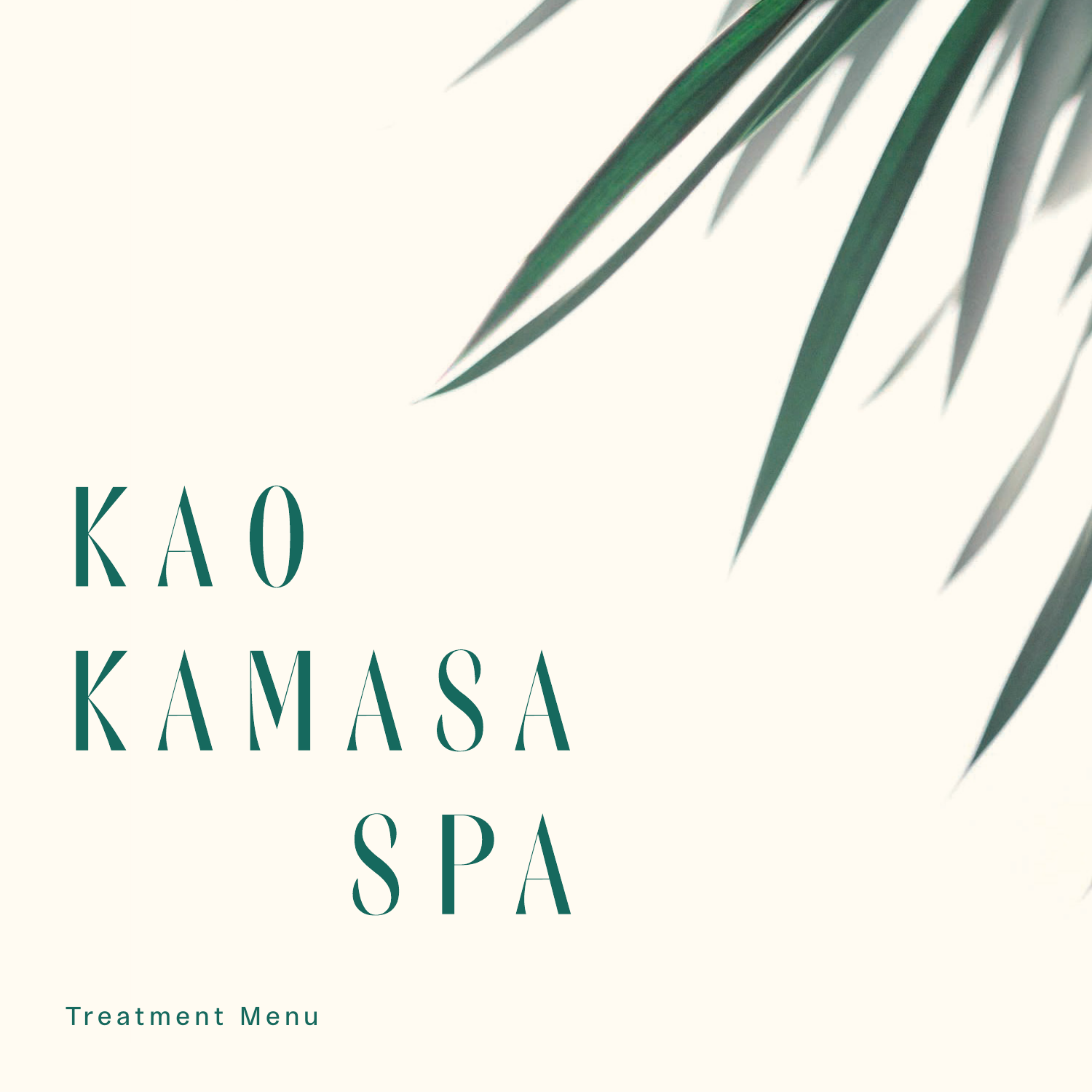# **I n t r o d u c t i o n to the Pesh**

*Wellness, Healing, and Spiritual awareness are at the heart of any well-curated treatment. We honor the Pesh traditions and the Honduran-Roatán environment at Kao Kamasa Spa*

The Pesh are an indigenous group located in northeast Honduras. At the time of contact with Europeans at the beginning of the 16th century, they were also established in what is now the Bay Islands. The probable remains of the ancient Pesh on the islands are chards of broken pottery that the people of Roatán call "yaba ding dings."

Through work done by foreign and Honduran archaeologists, anthropologists, and historians, much has been learned and uncovered about the Pesh. However, a lot remains unknown. The discovery in 2015 of the archaeological site now known as "The City of the Jaguar" (also historically known by the name "The White City" or Kao Kamasa in Pesh) is a literal informational gold mine. At present, there are 12 remaining Pesh villages with a population of less than 3000. Their language and culture are quickly fading as they blend into their surrounding Hispanic neighbors.

When creating Kao Kamasa Spa, we intended to honor the Pesh, ancient and current, as evident in the many intricate details and artifacts you will see throughout Spa. You will note that we have incorporated many Pesh words into our menu descriptions and have intentionally curated each treatment and touchpoint to reflect the unique characteristics we have learned about the Pesh.



For example, the Pesh were known to have painted their faces and bodies for ceremonies and special events using the bark and surrounding berries to create a paste. A few unique treatments incorporate face and body painting to pay tribute to this Pesh custom.

Also, experts discovered that the Pesh hold very special significance, even a mystical reverence, for the number '3' and any multiple of '3' (most especially the number '9'). This was a part of their cosmovision and continues today. So, as easy as "1, 2, 3", our abbreviated treatments are named in the Pesh language as "As-Pook-Mai" in honor of this significant and unique spiritual world view.

Jade, precious stones such as Obsidian, cacao (universally known as cocoa), and small handcrafted bells were treasured items to the Pesh. They used these items in ancient times to trade with other indigenous groups. To honor the Pesh, we've incorporated these items in many of our Spa touchpoints, and our signature scent, Cocoa Tonka, is featured in all of our spa amenities.

We've become fascinated with the Pesh and hold them close to our hearts. We hope that bringing awareness of the Pesh and their presence as signified throughout the Spa will also resonate with you and pique your interest to learn more about them.

At Kao Kamasa Spa, we proudly feature items made by Pesh artisans and hope you will support them and their existence by purchasing some of their handcrafted items.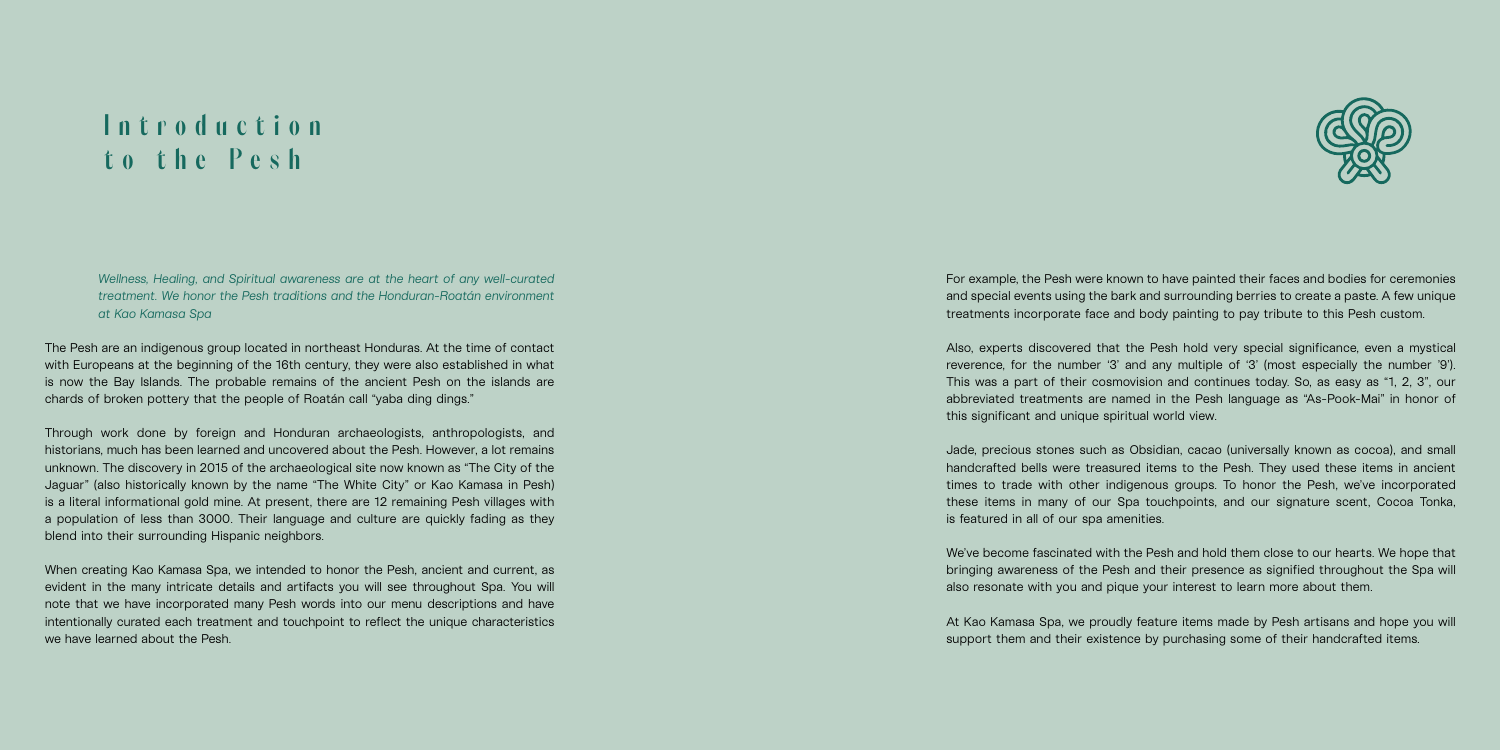**Fa c i a l Tr e a t m e n t s**

#### Pesh "Painted-Jade" Restorative Facial

The art of transforming oneself with precious stones, make-up, and masks is a universal phenomenon among all people of the world, as it used to be for the ancient Pesh. This is the inspiration for our phenomenal restorative facial. Jade has properties that firm and lift in concert with our skin's chemistry. Our Jade roller smooths wrinkles and sculpts facial muscles. Custom facial cleansing coupled with biodynamic cranial-facial therapy, algae, and botanical extracts is combined with a Pesh-inspired painting of multiple skin restorative masks creatively painted on the face to erase the telltale signs of aging. We include a therapeutic neck, shoulder, and hand massage that will leave you relaxed and renewed. 60 min

#### Mermaid Firming Facial

Pesh traditional belief includes a ceremony to "the mermaid, the mother of fish, who cares for the fish." This age-defying facial takes its cues from the sea and the people who revere it to moisturize, firm, and tone severely dry, sun-damaged skin. Harnessing pure derivatives from the sea, including all-white algae wine and tea combined with copper peptides, oceanic vitamin C, and a probiotic exfoliation gives the skin a superior boost. We add a smoothing eye and lip treatment in conjunction with a collagenenhancing infusion mask and a brightening hand treatment to help make you fabulous and youthful. 90 min

#### Gua Sha Stone Rejuvenator

Jade, which was used in pre-Columbian times in the territory that is currently now Honduras, has healing properties based on natural currents, temperature, and texture. Harnessing your skin's vibrational energies using the Jade stone's properties will create alignment and universal harmony to reverse time. A healthy dose of firming antioxidants paired with a Jade-crystal massage visibly smooths fine lines while stimulating collagen production. Your skin will feel dewy, sculpted, and toned. 90 min

#### As-Pook-Mai Awakening Facial

In ancient Pesh cosmovision, three was a sacred number. We honor this mystical view by naming this treatment in their ancient language. Ideal for those pressed for time but want to relax and refresh, our Pesh-inspired awakening facial is as quick as 1(As), 2(Pook), 3(Mai). This abbreviated treatment includes a facial cleansing, exfoliation, a skin-specific facial mask, and a relaxing neck and shoulder massage. 30 min

#### Ancient Ritual-High Tech Facial

For nearly 1000 years, we can trace Pesh culture and existence around the Bay Islands, where they acquired knowledge of how nature acts as a powerful healing source. Through science, we now know that carbon dioxide is cycled through the thick, indigenous rainforests creating oxygen in just the right proportion to sustain life and heal. Utilizing this knowledge, our GeneO+ technology uses the power of a CO2 carrier to infuse essential nutrients and antioxidants deep into cells. This causes the body to send oxygen-rich blood into the treated area to bind with these healing essentials to reveal a smoother, firmer, revived complexion. You will love your naturally youthful skin. 90 min

### **Ãkaka**

*Choose an enhancement to upgrade and "amplify," as the ancient word describes, the effects of your facial treatment.*

#### Ténwã "Light" Therapy

A non-invasive, LED light-wave technology targets fine lines and wrinkles, pigmentation concerns, or breakouts. The remote areas of the Honduran central highlands are the current home to the Pesh. This area enjoys gorgeous sunlight and is the inspiration for this therapeutic light therapy.

#### Collagen "Warka Ehka" Infusion

An infusion gel mask is used to enhance hydration and skin tone. A potent, plant-based Amino Acid Compound encourages pro-collagen synthesis while gently firming and plumping the skin. This treatment is "to restore" a youthful appearance.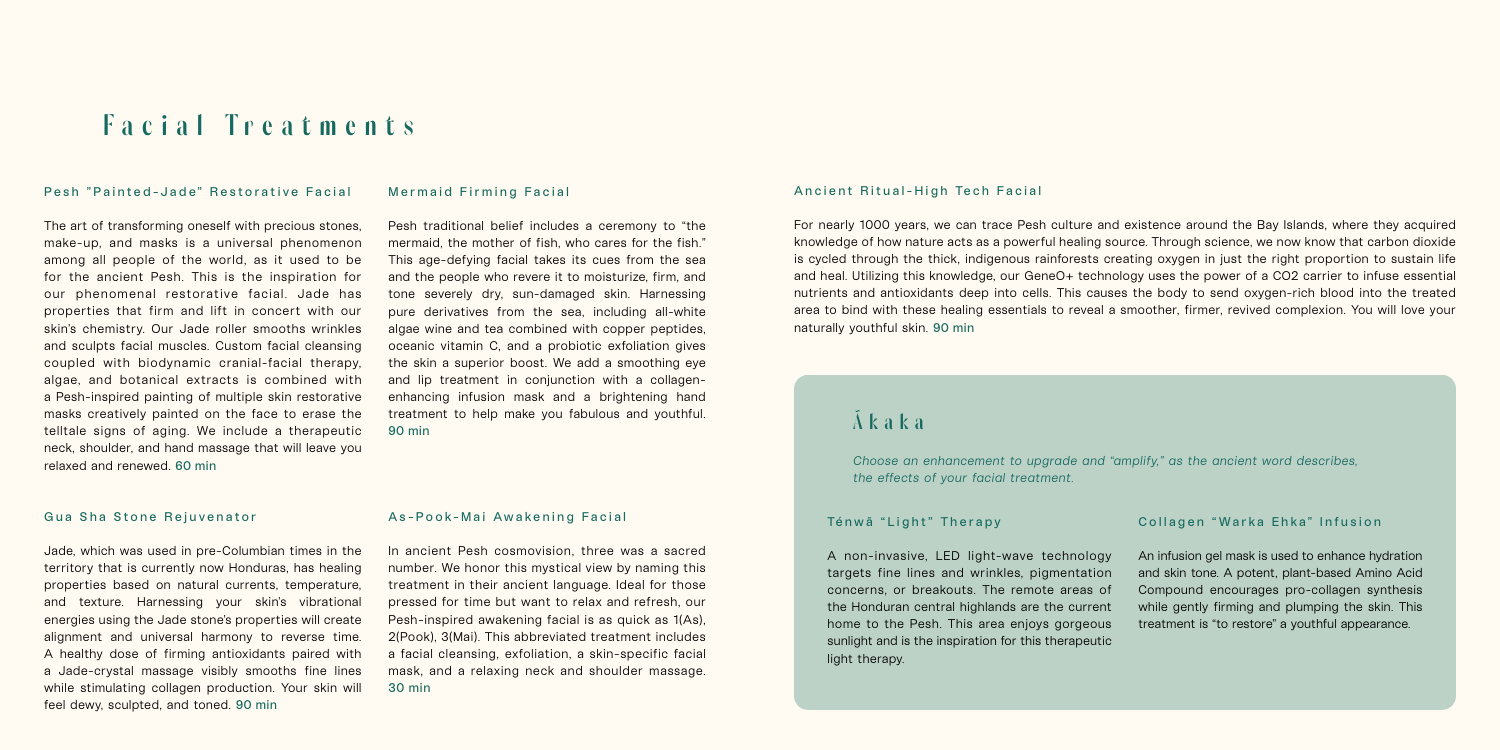## **Te m a z c a l Pat o k a a R i t u a l s B o d y Tr e a t m e n t s**

*Our Temazcal Patokaa Rituals take place in our ocean facing Jaguar treatment room. The Jaguar, known as the most mighty and ferocious animal in the Honduran rain forest, was genuinely significant in the Pesh culture as it was the symbol of their shaman. The Pesh revered their shaman as having almost supernatural knowledge of the power of plants and their healing properties.* 

Our purifying full body Patokaa (heat) rituals occur in our modernized Temazcal, meaning "house of heat". For centuries, heat and aromatic water turned to steam have been used for warmth, cleanliness, and purification. Here, we combine "téhwã" (fire) and "asò" (water) by pouring herb-infused water over heated volcanic stones in the room's center to create an aromatic steam inhalation for deep purification and improved circulation, providing an exquisite nurturing experience of renewal that feels both grounding and freeing.

#### Pesh Obsidian Palm Stone Ritual

Sea salts, skin-nourishing algae, and aromatic botanical moisturizing oils buff away dull, dry skin. A duo of seaweed and clay-based mineralizing body masks are artfully applied to the body in homage to native Pesh custom. Following a refreshing warm water rinse, a full body massage rich with aromatic algae oil soothes muscles and deeply nourishes the skin. Palm stones, made of Obsidian which is naturally found in Honduras, are used in this treatment to detox, ground, release negativity, and create protection around the subtle energy-body. 120 min

#### Aroma Rose Quartz Stone Ritual

Based on the fruits & flowers of Roatán, such as calming Lemongrass and detoxifying Cedar, this full-body cleansing incorporates an invigorating scrub ritual, a rejuvenating herbal mud masque envelopment, and a deeply relaxing scalp massage. A full body massage using a captivating aromatic oil with its signature indigenous floral resonance and a relaxing foot massage using an ancient balancing bowl follows. The treatment concludes with a unique rocking technique that introduces a gentle wave to unify body and mind and release any remaining tensions. Palm Stones of Rose Quartz are used in this treatment to bring a sense of peace and unconditional love. 120 min

#### Jade Stone Chakra-Balancing

This treatment begins with the anointment of a precious blend of oils, along with the transcendent sound of bells, which were treasured by elite ancient Pesh. A profoundly nurturing oil is applied to the body's energy centers. Jade Chakra stones further balance the body to stimulate and awaken the Chakras and provide peace and clarity to the mind. A unique Jade roller is also used for a soothing, rejuvenating, and tension-melting facial massage. This offering ends with a relaxing scalp, neck, and shoulder massage followed by a balancing foot bowl treatment. Achieve a feeling of renewal or, as the Pesh would say, "waíkakà." 60 min

#### Purifying "Saina" Body Scrub

This treatment opens with an aromatic inhalation of a transformative oil combined with Sweet Orange, Sage, and Lavender. It is followed by applying deeply re-mineralizing sea salt mixed with Neem, Honey, Lemon, and Orange for a full-body exfoliation. The experience includes an invigorating scalp massage and a balancing foot treatment using a unique wand to enhance a revitalizing feeling of rejuvenation. 60 min

#### Deep-Soothing Wrap

This deeply restful and restorative treatment opens with a relaxing aromatherapy inhalation followed by a restoring back massage using aromatic blended calming oils and a nurturing and hydrating algae, white kaolin clay, and lavender. A relaxing scalp massage is followed by a facial massage using a balancing Jade wand to soothe, tone, and release stress from facial muscles, neck, and shoulders. The transcendent sounds of bells induce a sense of well-being and mark the end of this profoundly restorative treatment. The Pesh would whisper "akapãk a paintua" which translates to "reclaim stillness." 90 min

#### Foot and Leg Refreshing "Seíka"

A nurturing aromatherapy inhalation featuring a rare Lotus and Rose blend awakens and uplifts subtle energies. The feet are cleansed and exfoliated with a refreshing "seíka" and purifying algae-aloe scrub. The experience concludes with a foot massage and Kansa bowl treatment, leaving one feeling deeply relaxed and radiantly invigorated. 30 min

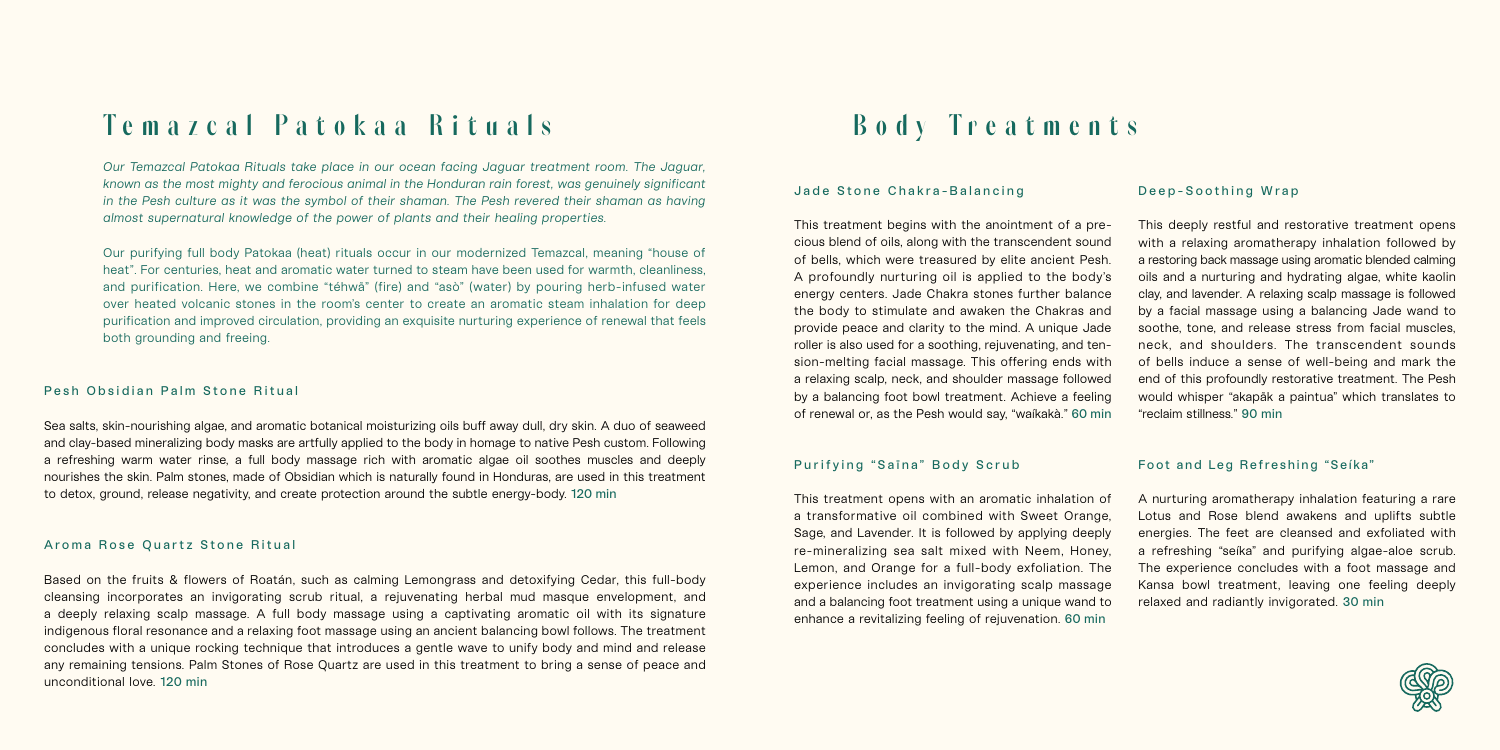## **Massage Therapies**

#### Uruhcha Piras Kukava *deep intention, deep tissue*

## Kaki

Alleviate muscle tension and muscular stress with this moderate to firm massage inspired by the benefits of deep, intentional work in the Pesh tradition. This fullbody massage employs substantial manipulation of strategic muscle groups to renew vitality and restore energy. 60/90 min

#### Ocean "Asotapak" Wave Therapy *meditative*

Based on Quantum Harmonic sound therapy, this treatment features precise and complex audio frequencies matched to the body's organs and energy centers (chakras). A highly efficient oscillation massage system integrated within the table's lying surface to simulate an "ocean" wave, this treatment provides vital benefits of mindfulness, meditation, and deep relaxation to release stress and promote deep relaxation. 45 min

#### A r k a c h i h w a *relaxation*

Integrating various classic massage techniques, named in the Pesh word for calm, our skilled therapists soothe and relax the body and mind. This lighter touch massage utilizes traditional Swedish methods that will be sure to make you feel still and meditative. 60/90 min

#### *prenatal*

In the Pesh language, "kaki", the word that means mother, is endeared. Mothers-to-be, and new moms, need nurturing and relaxation. This relaxing therapy is designed to ease muscle discomfort, lower backache, and water retention to benefit mom and baby. 60 min

#### Buh Buh Pã *reflexology*

Activating reflex points release toxins and tensions, so the flow of energy throughout the body is reestablished. "Buh buh pã", meaning "to press" in the Pesh language, is our inspiration for the name of this ancient healing ritual. Applied pressure that stimulates reflex points in the feet, which correspond to the body's internal organs, will increase healthy function and aid in detoxification. 30/60 min

#### Payo Bokín *couples*

Private time together unwinding from an active schedule with dual massages is ideally delivered in the comfort of one of our beautifully appointed ocean-front couple's suites. The Pesh words "payo" and "bokín" have always been honored and revered as it means "with you" and "couple." We created this so you can experience relaxation together. 60/90 min

## **Ãkaka**

*Choose an enhancement to upgrade and "amplify," as the ancient word describes, the effects of your massage treatment.*

#### A romatherapy

The diverse Roatán topography is reflected in its flora. Organic Sesame, Macadamia, Almond, and Avocado oil are carefully blended with combinations of plant essences, inspired by the Pesh people's fruits and flowers, which impart specific benefits to your body as it will enhance your senses. You choose Soothing, Calming, or Energizing.

#### Deep Muscle Relief

Nature's pharmacy is present in the botanical diversity found in Honduran plants such as Cedarwood, Aloe, and Yarrow. Our muscle-release blended oil is formulated to provide a soothing and aromatic experience. It supports restoration and relief from achy, tired muscles—a perfect addition to the Deep Intention massage treatment.

#### Warm Basalt Stone

The indigenous elements of Roatán contain healing properties when combined with therapeutic skin emollients. We use smooth round basalt stones, gently heated and smoothed over the body. The stones' heat combined with essential oils will penetrate muscle tissue inducing deep relaxation and muscle relief.

#### Awah Tamanka Salt Stone

Warmed salt stones ground and balance the body's electromagnetic field, central nervous system, and meridians and will gently soothe away an accumulation of stress and tension. The Pesh practitioners inspired us to provide a therapeutic "transformative" treatment that promotes deep relaxation and a sense of calm, as the definitive words "awah tamanka" describes.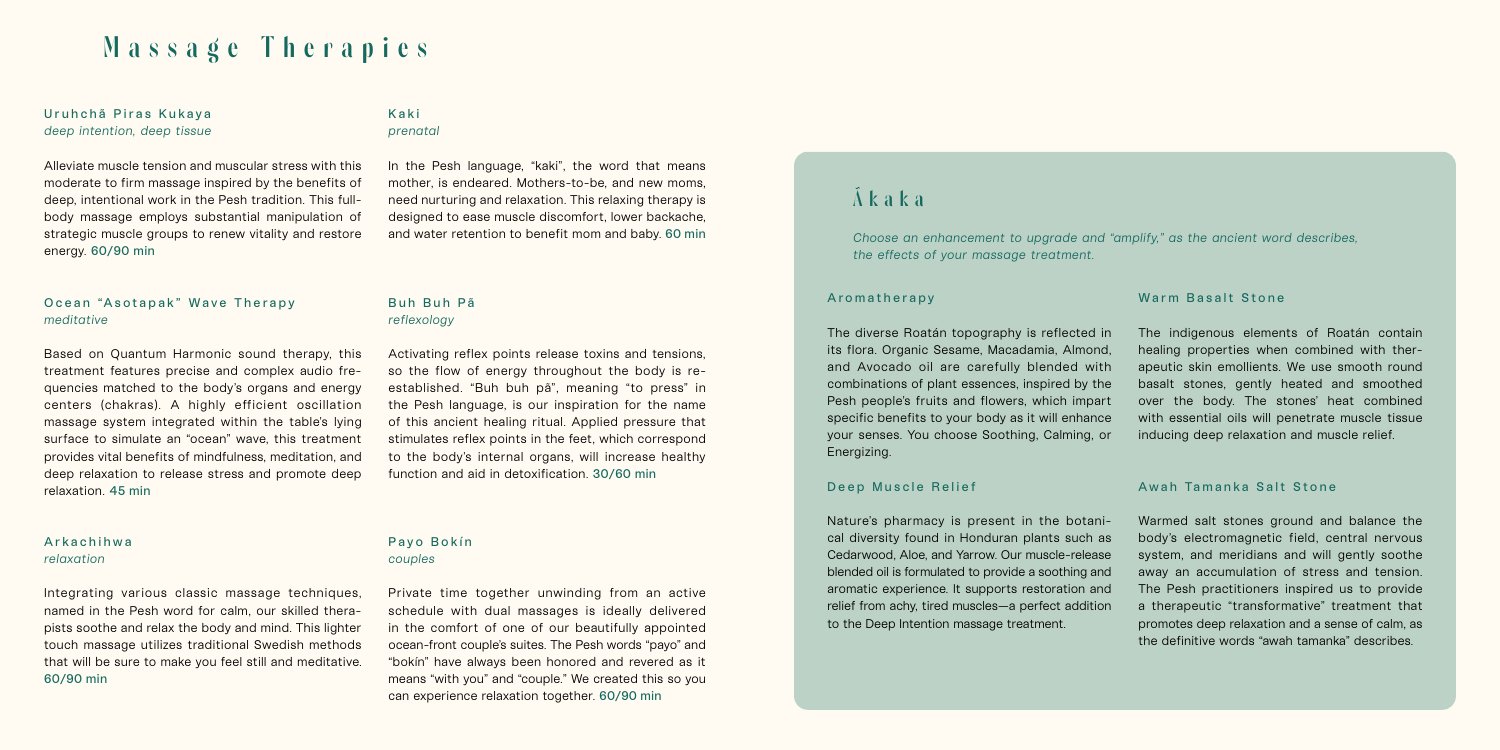# **Hair** Treatments

#### Hair Spa Treatments

Using products that are notably "skincare for the hair," a Hair Spa treatment combines specific treatment combinations for scalp renewal, detoxifying and deep purification, and aromatherapy and heat therapy. Honoring Pesh world views and their myths that multiples of 3 were significant, we've created this comprehensive ninestep Hair Spa treatment that is customized to address your hair concerns. 60 min

| Luminage Treatment<br>Anti-aging and Intense | Caviar<br>Ultimate |
|----------------------------------------------|--------------------|
| Repair                                       | Nourish            |
| Featuring a full-bodied sen-                 | Featurin           |
| sual, warm floral bouquet,                   | sophisti           |
| this treatment features the                  | white blo          |
| Cera-filler Complex, a trio                  | luxuriou           |
| of potent actives to reconstruct,            | decader            |
| fortify the hair and shield the              | harmony            |
| scalp. Prevents color fade and               | to repai           |
| repairs fragile, brittle hair.               | purify fre         |

r Treatment *Ultimate Shine and Supreme Nourishment*

g sublimely elegant and icated floral bouquets of looms blended with warm. us wood and amber, this int treatment works in ny with the caviar extract ir, rejuvenate, soothe and rom the root.

Richly spiced florals, earthy woods, and musk aromatics scent the hair and bring together four deeply nourishing oils and silk proteins that tame and reactivate curls, smooth frizz, lock in moisture, and restore elasticity.

Resplendisse Treatment

*Curl Defining*

# **Nail Care**

#### Crystal Spa Manicure and Pedicure

Crystals and stones used in ancient times in Honduras and today's essential oils are intuitively incorporated into our signature manicure and pedicure. Each spa-inspired treatment begins with you choosing your intention of either grounding, relaxing, or revitalizing. Salt and essential oils are blended with warm water to commence this treatment, followed by a soft exfoliation and moisturizing hand or foot wrap. A curative massage creates the true essence of relaxation and renewal and finishes with cuticle care and polish. Manicure and Pedicure each 60 min

#### Honduran Crystal and Stones and Oil Blends

| Grounding and                   | Relaxing and                    | Revitalizing and              |
|---------------------------------|---------------------------------|-------------------------------|
| Purifying                       | <b>Balancing</b>                | Energizing                    |
| Obsidian and Smoky Quartz       | Rose Quartz and Amethyst        | Citrine and Clear Quartz com- |
| combined with essential oils of | combined with essential oils of | bined with essential oils of  |
| Pine and Cedar.                 | Rose and Lavender.              | Ginger and Lemongrass.        |

#### As-Pook-Mai Traditional Manicure and Pedicure

As translated in Pesh and as quick as 1(As), 2(Pook), 3(Mai), our manicure and pedicure is the swift route to looking and feeling impeccable. The treatment includes cuticle care, exfoliation, and polish. It's perfect for those short on time but wanting total nail care. Manicure 35 min, Pedicure 45 min

#### Shampoo and Blow Out

Found deep in the Honduran rainforest is the Ojon tree. Ojon Palm Nut oil, extracted from the tree, has been revered as an ancient beauty remedy due to its healing properties to the hair. Our shampoo and blowout services include this oil and omega oils and other reparative nutrients to ensure soft, shiny, manageable hair.

#### Male "Árwã" Inspired Manicure and Pedicure

Árwã, meaning male in the Pesh language, and especially for him, this treatment is the perfect remedy to smooth, buff, and groom the hands and feet. Manicure 30 min, Pedicure 45 min

Buff and Polish *hands*

Polish Change *hands or feet*

F re n c h - Po l i s h *hands or feet*

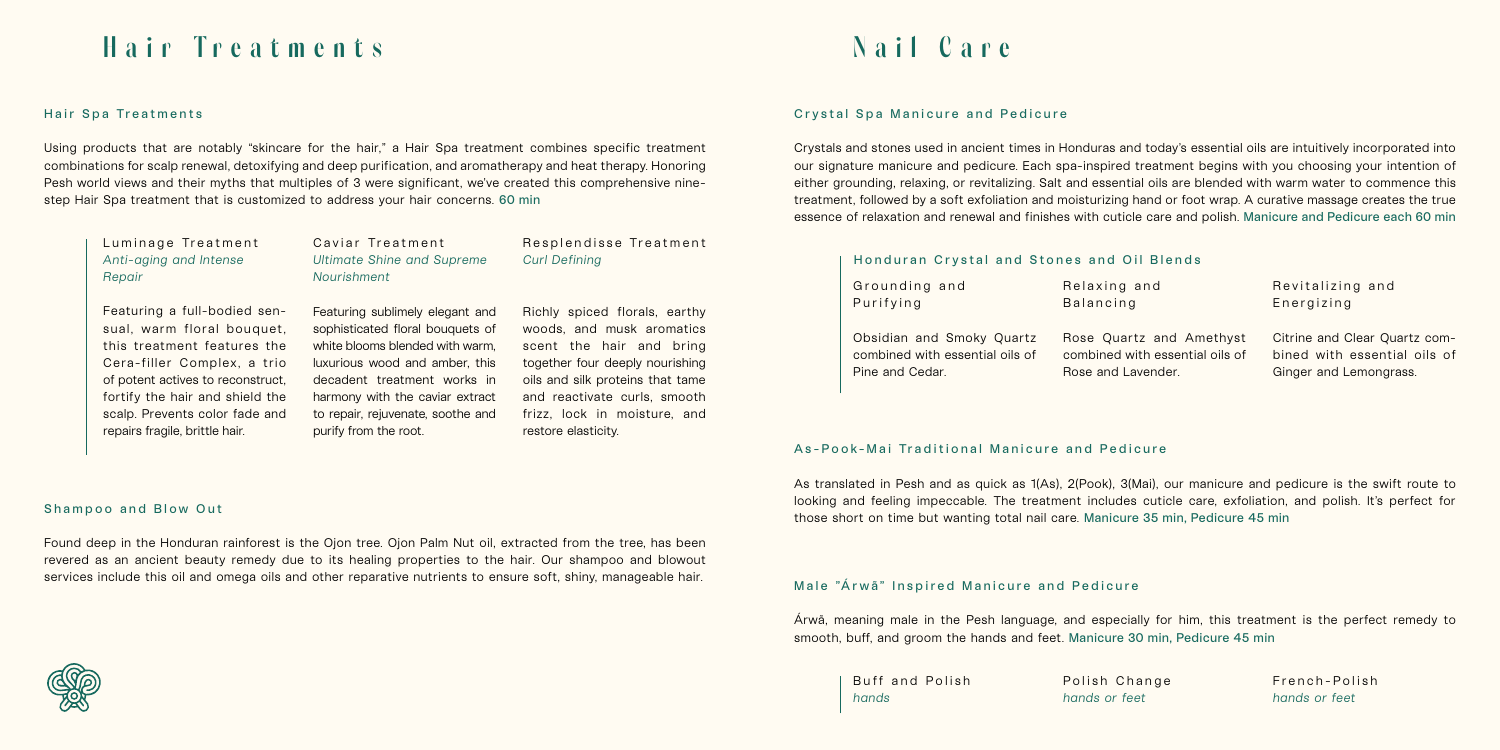# **The Kao Kamasa Spa Experience**

## **Make-up**

*The art of transforming oneself with facial painting for revered events and occasions is a universal fact among all people globally, including the Pesh of northeast Honduras and the Bay Islands. Whether it is for a special occasion or event or everyday use, we feature a collection of the highest quality mineral-based make-up that promotes healthy skin and a beautiful, flawless look.*

#### Special Occasion Make-Up

#### For Your Eyes Only

Our gifted artisans will create your desired look for your wedding, a relaxing resort date night under the stars, girls' night out, or a legendary selfie! 60 min

Our talented artists create the desired look from a natural, soft, day look to a dramatic, smoky evening look. 30 min

## **Waxing**

#### We use the finest in low-reactive waxes for the most perfect result.

| <b>Brow</b> | <b>Full Face</b> | <b>Bikini Line</b> |
|-------------|------------------|--------------------|
| Cheek       | Full Arm         | <b>Full Leg</b>    |
| Lip         | Half Arm         | <b>Half Leg</b>    |
| Chin        | <b>Back</b>      |                    |

#### Spa Treatment Reservations

Call +504-2433-9033 to reserve your Spa and Salon treatments. A credit card is required to hold your reservation.

#### Appointments

Please arrive 30 minutes before your appointment to allow ample time to register at spa reception and enjoy our therapeutic steam rooms, the Tamanka experience, outdoor pool, and relax in our tranquil relaxation lounge.

#### Late Arrival Time Spa Cancellation Policy

If a late arrival is unavoidable, please notify the front desk concierge as soon as possible, so we can try to adjust your treatment time. Please be advised that if we cannot adjust your itinerary, we must still complete your treatment by the designated end-time to accommodate the next guest. Should you need to cancel or reschedule, we kindly ask that you notify us 8 hours in advance to avoid a charge for the total value of your scheduled treatments. All no-show appointments will be charged for the full value of your scheduled treatments. A notice of 72 hours is required for changes and/or cancellations for groups of five or more.

#### Age Requirement

The minimum age to experience the services at Kao Kamasa Spa are as follows: 16 years old for facials and waxing; 18 years old for massage.

#### Gratuities and Tax

A 10% gratuity and a 15% tax will be added to all Spa and Salon services at time of checkout.

#### Spa Attire

Kao Kamasa Spa will provide you with a robe and slippers for added comfort and a locker for personal belongings. Please do not bring jewelry or valuables. Kao Kamasa Spa assumes no liability for personal items.

#### Relax and Enjoy

We wish to provide you with the most relaxing and unique experience. While enjoying the treatments and facilities at Kao Kamasa Spa, we respectfully request refraining from the use of cell phones and other electronic devices. To ensure complete privacy for you and other guests, photography is prohibited. We ask that you shower before all body services and before using any of the water amenities following your massage.

#### A Curated Shopping Experience

Our Spa shop features items made by Pesh, Honduran, and Roatán artisans. We offer a wide range of skin and body care products, aromatherapy, and home ambiance, jewelry, and resort wear collections.

#### Gift Cards

A perfect gift for any occasion, the Kao Kamasa Spa gift card is available in various denominations.

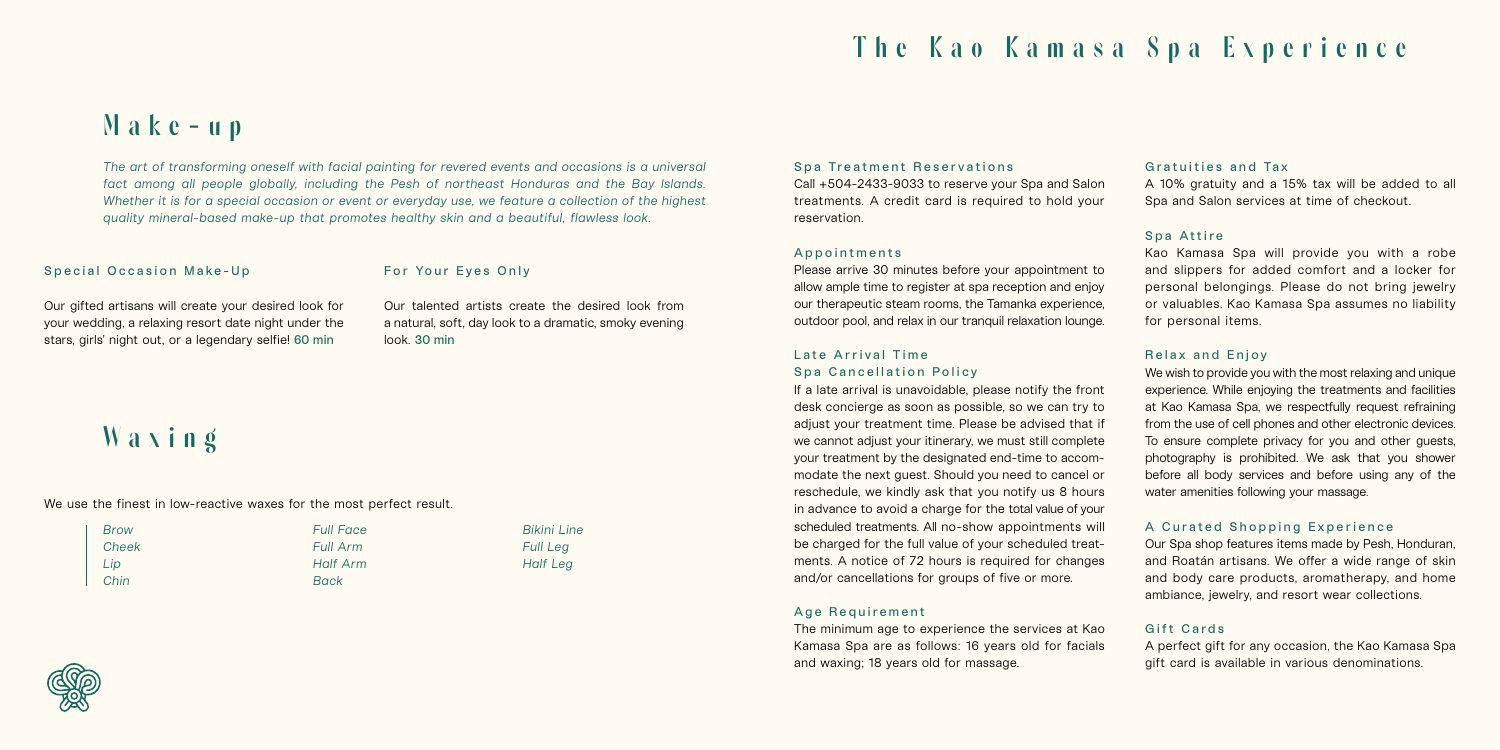## **O u r F e a t u r e d R e l a x a t i o n Water Experience**

#### Tamanka Room

"Tamanka" is the Pesh word meaning "rotation". In our "Tamanka Room", we invite you to rotate through a series of pool plunges for an experience of pure sensory bliss.

Under the watchful view of ancient eyes peering through the jungle in our Pesh-inspired murals, enjoy the color therapy, salinity variations, and temperature gradients used to create an experience like no other, culminating in the final "tamanka kwini", meaning rotating fountain, which is our centerpiece. Enjoy this therapeutic water circuit and leave feeling serene, balanced, and at one with our Kao Kamasa spirit.